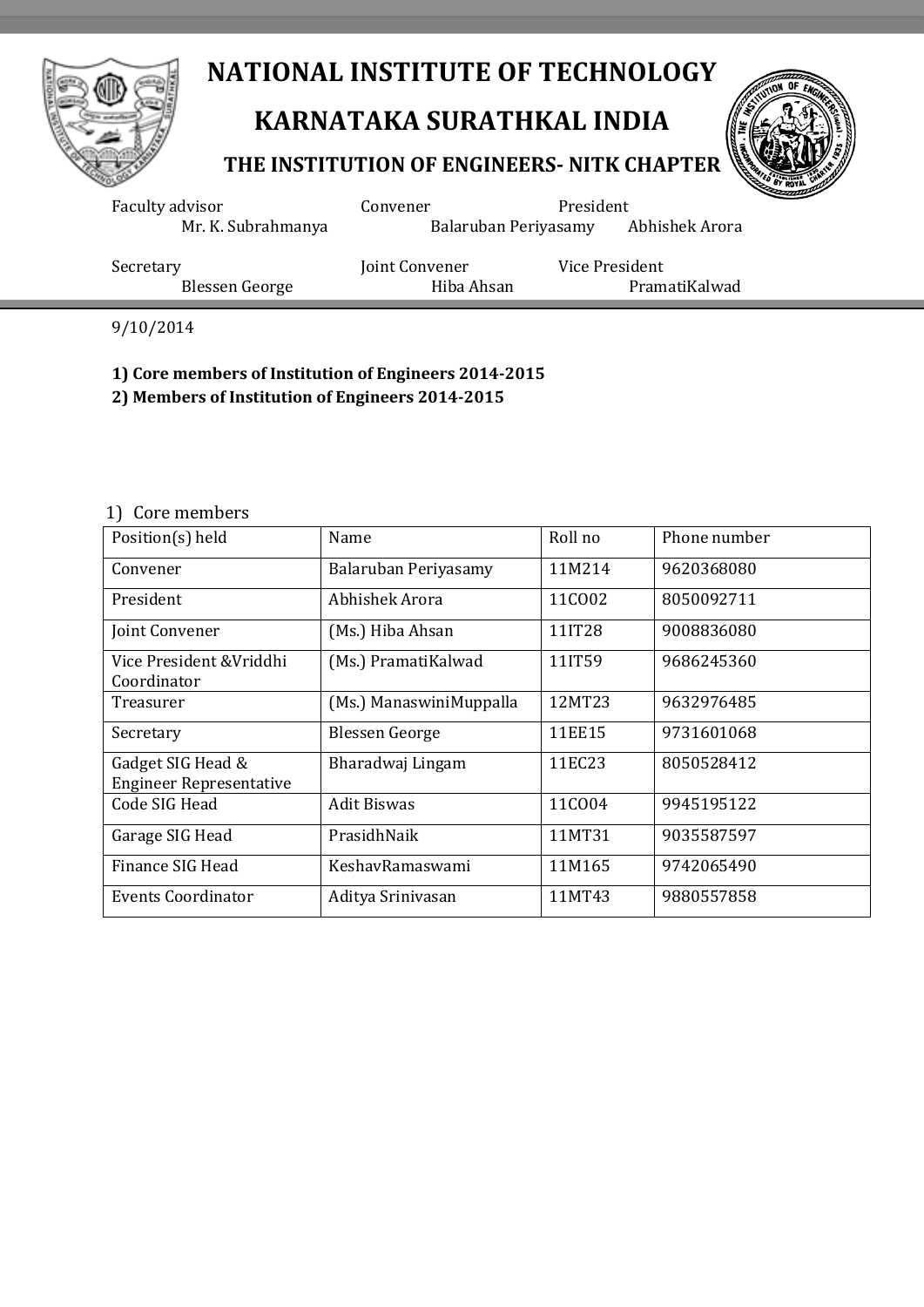

## **KARNATAKA SURATHKAL INDIA**

#### **THE INSTITUTION OF ENGINEERS- NITK CHAPTER**



Faculty advisor **Convener** President Mr. K. Subrahmanya Balaruban Periyasamy Abhishek Arora Secretary Joint Convener Vice President<br>Blessen George Hiba Ahsan PramatiKalwad Blessen George

1) 2011-2015 batch

| Name                       | Roll no | Name                 | Roll no |
|----------------------------|---------|----------------------|---------|
| AbhijithBalakrishnan<br>1. | 11M102  | 2.<br>M B Mithun     | 11CH21  |
| Abhijith C Sabu<br>3.      | 11M103  | M JYOTHI<br>4.       | 11EE36  |
| Abhishek Arora<br>5.       | 11CO02  | Manish Kumar<br>6.   | 11CV37  |
| Abhishek R<br>7.           | 11MT02  | Manoj Kumar<br>8.    | 11M175  |
| <b>Adit Biswas</b><br>9.   | 11C004  | 10. Naveen           | 11EE43  |
| 11. Aditya Srinivasan      | 11MT43  | 12. NikethaMudalla   | 11EC55  |
| 13. Aditya Sundaram        | 11C006  | 14. Nikhil Thakkar   | 11CH26  |
| 15. AnirudhAnkushBhand     | 11M119  | 16. P Sri Harsha     | 11M211  |
| 17. Arun A                 | 11CV09  | 18. Pramati S Kalwad | 11IT59  |
| 19. Ashwin DT              | 11EE11  | 20. PrasidhNaik      | 11MT31  |
| 21. Balaruban              | 11M214  | 22. RatheeshRaghavan | 11EE66  |
| 23. Bharadwaj lingam       | 11EC23  | 24. Ruchika S        | 11IT73  |
| 25. Blessen George         | 11EE15  | 26. Sachin Hosmani   | 11C079  |
| 27. Hiba Ahsan             | 11IT28  | 28. Shubham Agarwal  | 11MN43  |
| 29. JACOB J OVELIL         | 11M157  | 30. Sparsha C Raj    | 11IT92  |
| 31. Jahnavi K              | 11CH18  | 32. Supreeth MS      | 11M259  |
| 33. KartikSreenivasan      | 11IT37  | 34. VaishnaviNayak   | 11EC52  |
| 35. KeshavRamaswami        | 11M165  | 36. Vishnuraj M      | 11CO104 |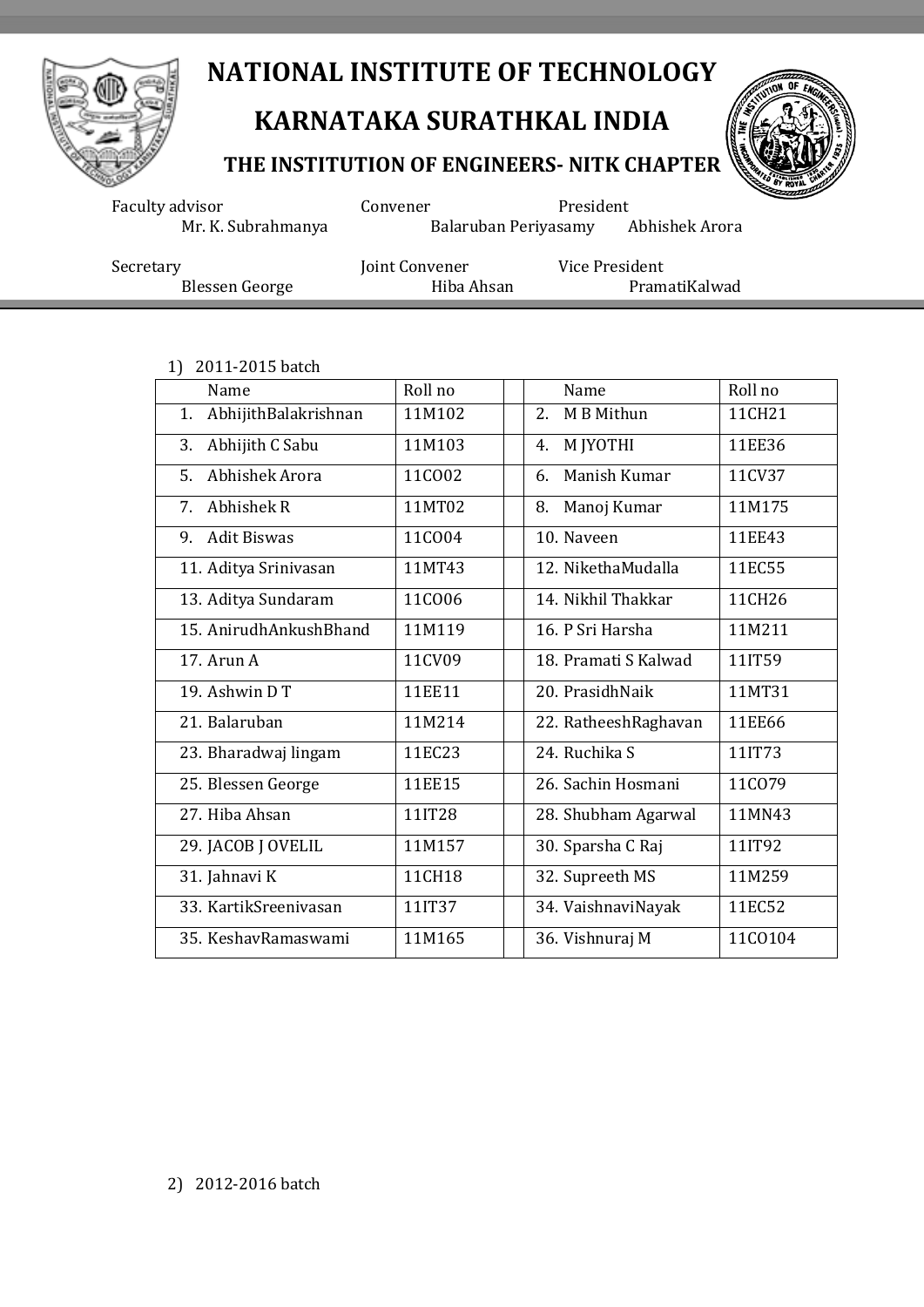

# **KARNATAKA SURATHKAL INDIA**

### **THE INSTITUTION OF ENGINEERS- NITK CHAPTER**



Faculty advisor **Convener** President Mr. K. Subrahmanya Balaruban Periyasamy Abhishek Arora Secretary **Secretary** Joint Convener **Vice President** 

| <b>Blessen George</b>                     | Hiba Ahsan | PramatiKalwad                 |               |
|-------------------------------------------|------------|-------------------------------|---------------|
| Name                                      | Roll no    | Name                          | Roll no       |
| Aayush Agrawal<br>1.                      | 12CH02     | Murthy G K<br>2.              | 12CV55        |
| 3.<br>Abhinav Roy Burman                  | 12EC01     | Nithin Rao Koluguri<br>4.     | 12EC51        |
| 5.<br>Aditya S Kashyap                    | 12ME09     | PrateekNarendra<br>6.         | 12IT50        |
| Ajay Krishnan<br>7.                       | 12MT02     | Pushkar Kulkarni<br>8.        | 12CH37        |
| AkankshaPeriwal<br>9.                     | 12EE11     | 10. Rishi Rajat Roy           | 12IT60        |
| 11. AkhileshSrikanth                      | 12CO05     | 12. Robin Singh               | 12ME157       |
| 13. AkshayAtulDeshmuk<br>h                | 12C006     | 14. Rohan Anmol               | 12CH40        |
| 15. Ansu George                           | 12C011     | 16. RohitVarkeyThankacha<br>n | 12CO70        |
| 17. Anurag Singh                          | 12ME19     | 18. Samar D.Kenkre            | 12CV43        |
| 19. AparnaVelampudi                       | 12EC100    | 20. M ShadabManzer            | 12CH29        |
| 21. ChetanVashisht                        | 12EC31     | 22. Shankar Suresh Kartha     | 12EE86        |
| 23. E V Sri Satya<br>Sathwika             | 12MT10     | 24. Sharang Kulkarni          | 12EC85        |
| $\overline{25}$ . G S<br>AishwaryaMeghana | 12EC41     | 26. ShashinPavaskar           | 12ME126       |
| 27. GootyPraneeth                         | 12ME51     | 28. ShramonaDey               | 12C085        |
| 29. Ishaan Rajankar                       | 12MN16     | 30. Somesh Bhatia             | 12ME131       |
| 31. Jade Pereira                          | 12CV33     | 32. SoorajKapur               | 12EC90        |
| 33. Jerry George                          | 12ME61     | 34. SouravSudhir              | 12EC91        |
| 35. Jim Harris                            | 12ME62     | 36. Vamsi Krishna<br>Kamatham | 12CV97        |
| 37. Kamesh Gupta                          | 12C038     | 38. Varun Reddy               | 12EC98        |
| 39. Karthik S Bhat                        | 12IT32     | 40. Muppalla.Manaswini        | 12MT23        |
| 41. M G Aditya                            | 12EE49     | 42. Mahesh Narayanan M S      | <b>12ME78</b> |
| Madhusudhan                               |            |                               |               |

3) 2013-2017 batch

| Abhijith A. | ΩZ | <sup>v</sup> Mohammed | $\sim$ $\sim$ $\sim$ |
|-------------|----|-----------------------|----------------------|
| . .         |    | <u>.</u>              | 13EC225              |